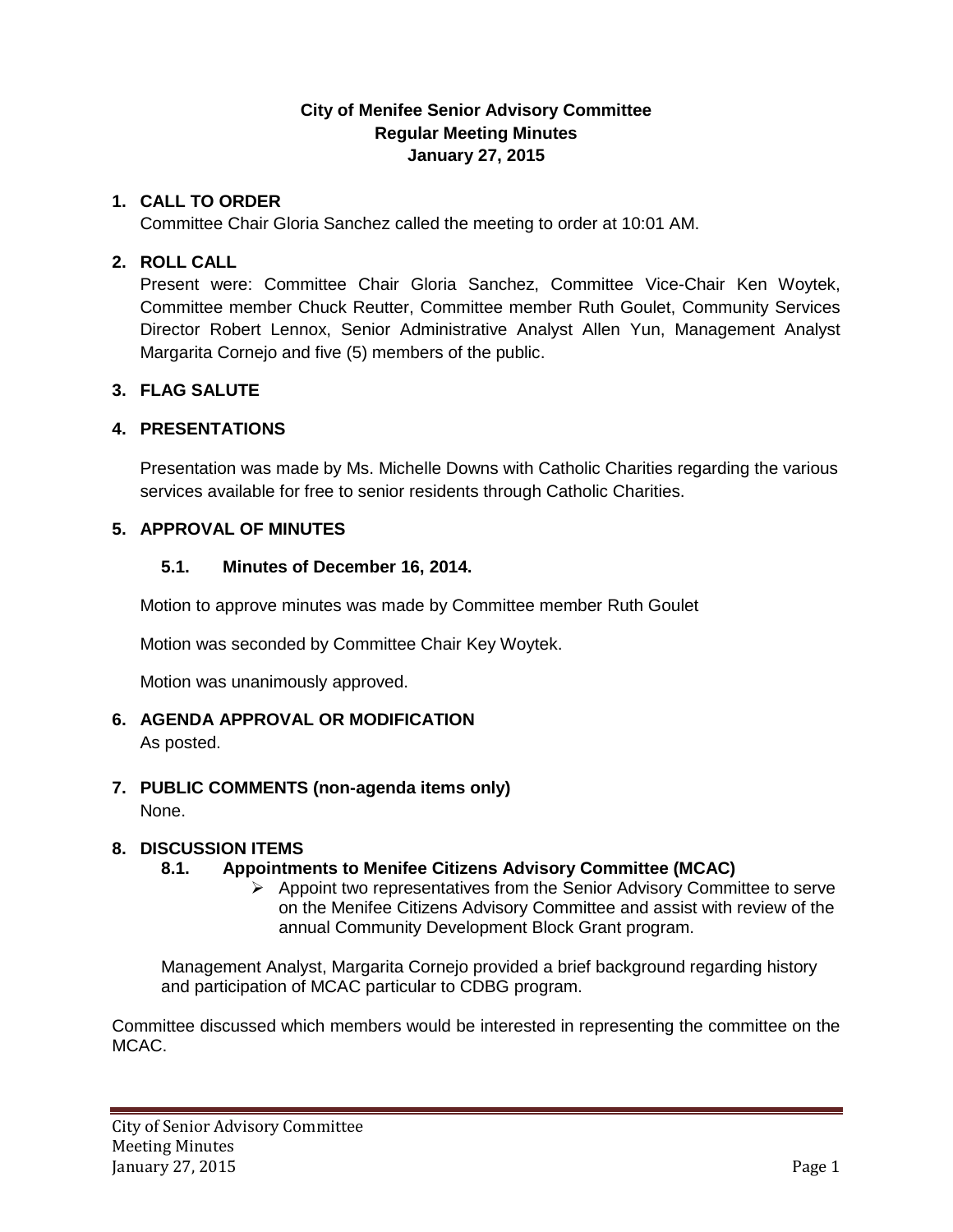Committee discussed which members would be interested in representing the committee on the MCAC.

After discussion and votes were tallied, Committee Chair Gloria Sanchez and Committee Vice Chair Ken Woytek were selected as the two member representatives for one year terms.

Votes were as follows: Ayes: Sanchez, Woytek, Goulet Noes: Reutter Absent: Arendain

### **8.2. Review of Sun City Improvement Program**

- Median Enhancements (Cherry Hills Boulevard and Sun City Boulevard)
- $\triangleright$  Sun City Economic Development Update

Community Services Director Lennox provided a brief update on the completed and future median projects within the Sun City area.

Economic Development Director Jeff Wyman provided a presentation on the comprehensive economic development activity within the City.

Committee member Chuck Reutter expressed concern regarding landscaping within medians and visibility during driving, requested staff make sure clear visibility is available.

#### **9. COMMUNITY SERVICES DIRECTOR COMMENTS**

Community Services Director Robert Lennox provided information regarding upcoming caregiver ordinance workshop.

### **10. COMMITTEE MEMBER REPORTS ON COMMITTEE ACTIVITIES**

#### **11. FUTURE AGENDA REQUESTS FROM COMMITTEE MEMBERS:**

#### **Items Scheduled for Future Agendas:**

Committee member Ruth Goulet requested presentation from Crime Watch for upcoming meeting.

Committee Chair Gloria Sanchez requested discussion of transportation options, including to and from Countryside Marketplace and Sun City. Also, requested discussion regarding senior housing options and aging in place.

#### **12. ADJOURNMENT**

Committee Chair Gloria Sanchez adjourned the meeting at 11:20 am.